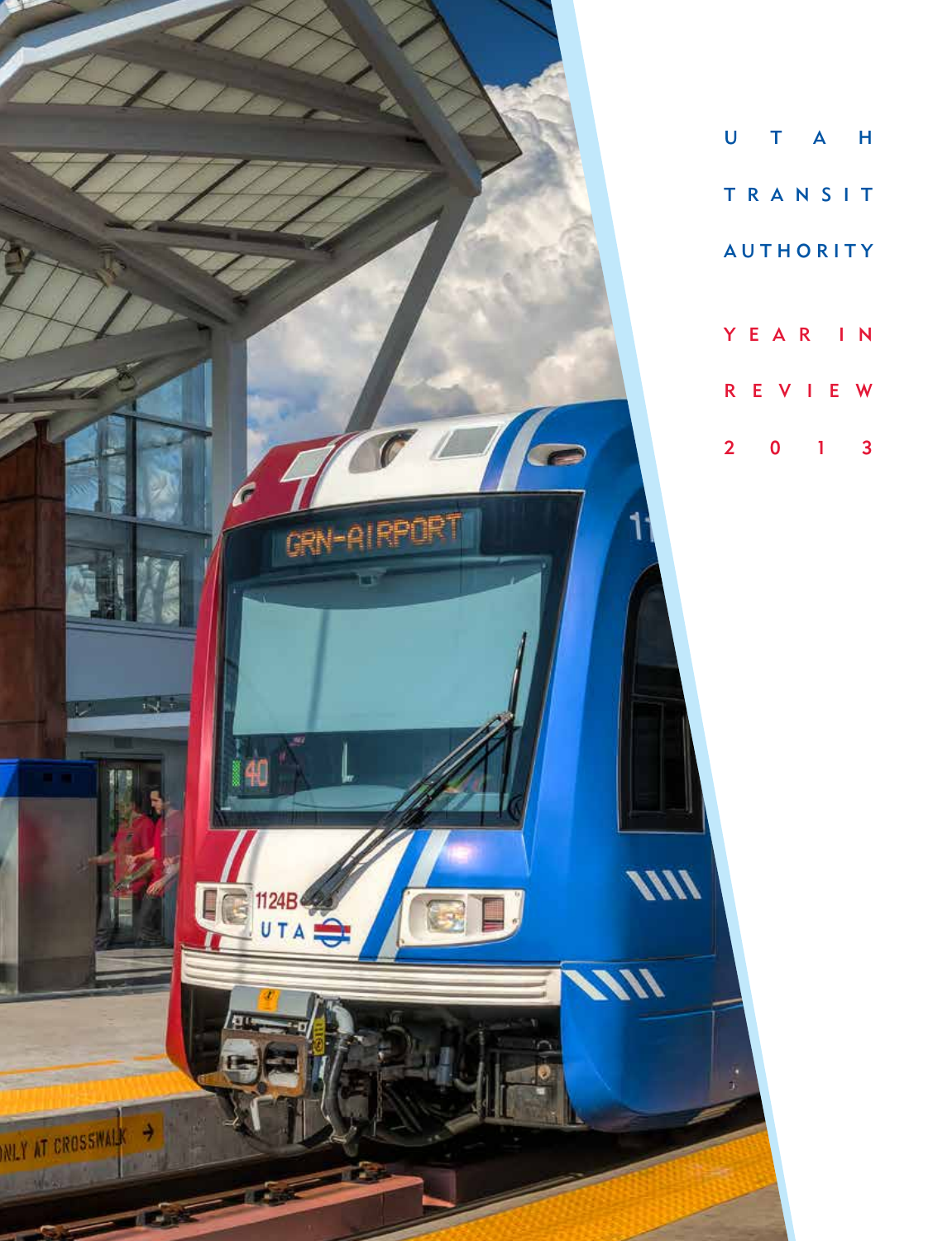## DEAR UTA STAKEHOLDERS,

#### What a year it's been!

The year of 2013 was one of the most successful time periods in UTA's history. Keeping its promise made to voters in 2006, the agency concluded its FrontLines 2015 program with the opening of the Airport and Draper TRAX lines. FrontLines 2015, which consisted of the Mid-Jordan, West Valley, Airport and Draper TRAX lines and the Provo to Salt Lake FrontRunner extension, was delivered two years ahead of schedule and \$300 million under budget. Capping off the year, UTA opened Utah's first modern streetcar line between South Salt Lake and Salt Lake City's Sugar House neighborhood. These new projects bring the Wasatch Front's rail transit system to 140 miles. The entire rail network, which debuted with the completion of the Sandy/Salt Lake TRAX line in 1999, has come in \$350 million under budget.

With the completion of FrontLines 2015, UTA increased the amount of transit service it offers to the community. Overall, the agency came in nearly \$7 million under budget and produced \$2.2 million in efficiency savings. UTA used its savings to increase its service hours by 2.6 percent. The agency also improved its on-time vehicle reliability, with buses running on

schedule 89 percent of the time and light rail keeping schedule 94 percent of the time. FrontRunner's on-time reliability increased from 68 percent at the end of 2012 to 90 percent in 2013.

While this is an opportunity to highlight the year's accomplishments, it's also a time to look ahead. Last year provided the groundwork for our move into the future. Among the things on the horizon are improved fare payment systems, Provo-Orem bus rapid transit (BRT), and possible transportation improvements in northern Utah County, Davis County and the Wasatch Mountains.

We recognize that each finish line is but the beginning of a new race, and UTA's dedicated board of trustees and staff are more engaged than ever to enhance the quality of life along the Wasatch Front by connecting people to their schools, jobs and communities, all while having a positive impact on air quality and traffic congestion. We look forward to you joining us as we proceed with these and other efforts to continue to live our agency vision, which is to provide an integrated system of innovative, accessible and efficient public transportation services that increase access to opportunities and a healthy environment for all the people of the Wasatch region.



Gregory H. Hughes *Chair, Board of Trustees*



Michael A. Allegra *General Manager*

Gregory H. Hughes *Chair, Board of Trustees Utah Transit Authority*

Malal Allegra

Michael A. Allegra *General Manager Utah Transit Authority*

UTA is a government special service district overseen by a board of trustees. Special service districts are usually smaller than a state agency but serve an area larger than traditional city or county borders. UTA serves the residents of Salt Lake, Weber, Davis and Utah counties and select cities within Box Elder and Tooele counties. UTA's funding comes primarily from the municipalities within its service area.

The UTA Board of Trustees provides broad direction, governs the Authority, and sets policies and goals on issues such as ridership, services and financial responsibilities. Members of the board are generally appointed by the city and county governments within UTA's service area that support the agency with a local-option sales tax. Some board members are also appointed by the state. Board members serve four-year terms with no term limits.

#### *UTAH TRANSIT AUTHORITY BOARD OF TRUSTEES*

**Gregory H. Hughes, Chair** *Representing the cities within Salt Lake County and the cities of Tooele and Grantsville*

**H. David Burton, Vice Chair** *Representing the Governor of the State of Utah*

**Justin Y. Allen** *Representing the President of the Senate*

**Keith Bartholomew** *Representing Salt Lake City*

**Christopher R. Bleak** *Representing the cities within Utah County*

**Necia Christensen** *Representing the cities within Salt Lake County and the cities of Tooele and Grantsville*

**Larry A. Ellertson** *Representing the cities within Utah County*

**Jeff Hawker** *Representing the cities within Salt Lake County and the cities of Tooele and Grantsville*

**Charles G. Henderson** *Representing unincorporated Salt Lake County*

**Robert A. Hunter** *Representing the cities within Weber County and the cities of Brigham City, Perry and Willard*

**Dannie McConkie** *Representing the Utah Transportation Commission*

**Robert McKinley** *Representing the cities within Salt Lake County and the cities of Tooele and Grantsville*

**P. Bret Millburn** *Representing the cities within Davis County*

**Michael E. Romero** *Representing the cities within Salt Lake County and the cities of Tooele and Grantsville*

**Chris Sloan** *Representing the cities of Brigham City, Perry, Willard, Grantsville and Tooele (non-voting)*

**Troy K. Walker** *Representing the Speaker of the House*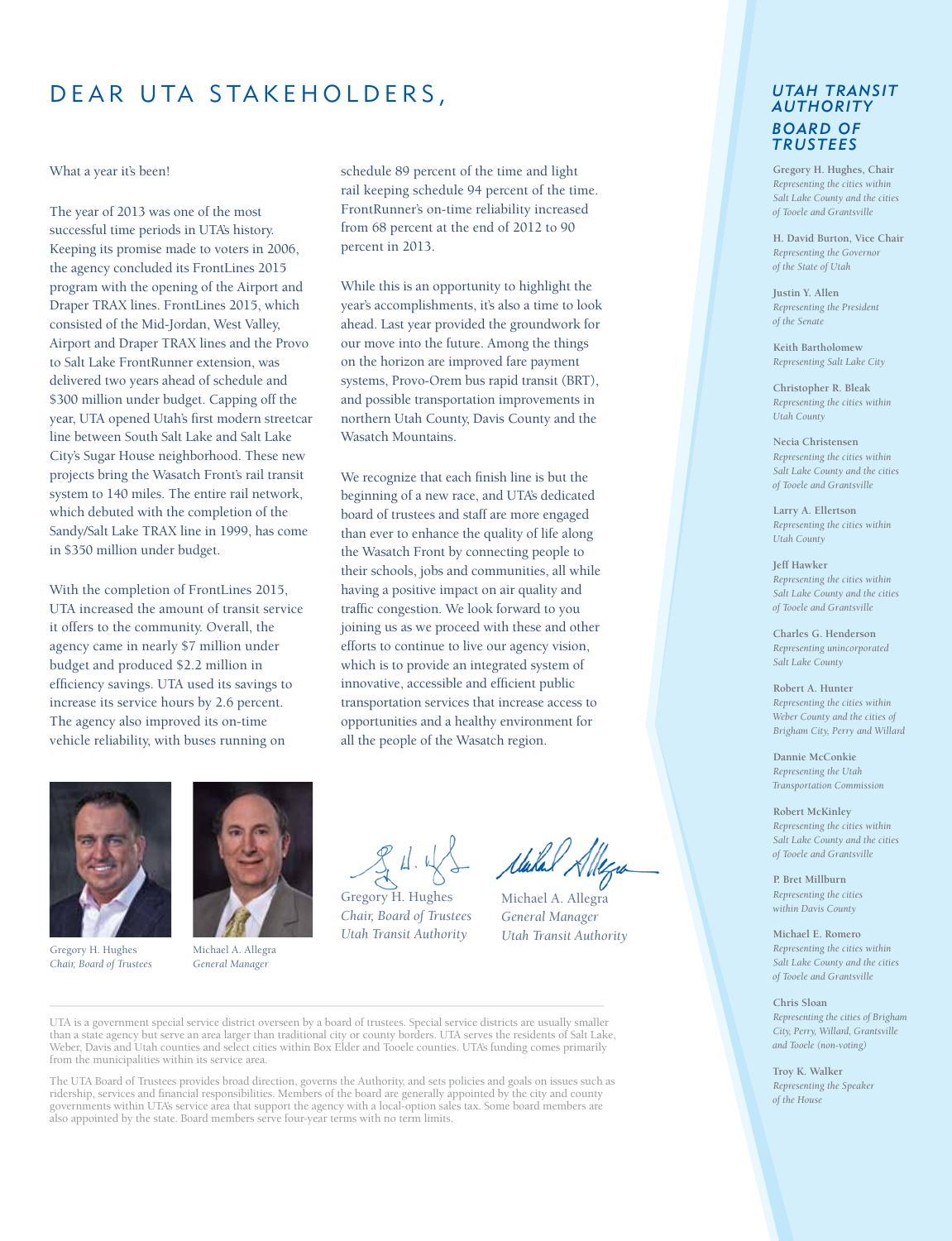## ACCOUNTABILITY

ΤĦ

UTA is committed to the taxpayers and the citizens it serves. The agency works to foster a culture of transparency and prides itself in going above and beyond the legal requirements regarding public access, especially in the areas of service planning, fares and project development. The agency also conducts its board committees and full board business in open meetings and has extremely stringent ethics policies for its board members and employees.

#### *PUBLIC INVOLVEMENT*

As part of its commitment to transparency, UTA goes above and beyond to encourage public participation and feedback while it plans for future growth. UTA follows rigorous guidelines with its outreach, including public hearing policies and procedures with mandatory comment periods. Beyond the legally required hearings, UTA has implemented an enhanced public involvement program for service changes. The program is designed to increase public access and participation and to promote more meaningful dialogue and input. It includes an initial public scoping-type process to gather the public's priorities and preferences for the transit system prior to holding the required public open houses to solicit comment on service proposals. To further enhance this program, Open UTA, an online "open city hall" type of website was developed. It allows UTA to ask questions and solicit feedback on potential changes to the system in an easy-to-use way. UTA also adopted new Title VI requirements that require hearings before new service is implemented. In addition, UTA creatively uses new technologies and tactics—such as Twitter chats, online comment forms and other social media tools—to share and receive information from the public.

38 PERFORMANCE, ADMINISTRATION, & SAFETY AUDITS

#### *UTA GETS A CLOSER LOOK*

In any given year, UTA undergoes numerous evaluations including an annual salary audit, U.S. Department of Homeland Security audits, procurement audits, various operational and safety compliance audits, and more. In 2013, UTA participated in 38 separate audits on its performance, administration and safety processes. As part of its financial oversight program, UTA conducts internal financial audits and reports each year. The agency also prepares a Comprehensive Annual Financial Report and monthly financial reports that are reviewed by the board of trustees.

## SUSTAINABILITY

Sustainability is one of UTA's core values embraced and practiced throughout the organization. This is demonstrated through maintaining its Environmental Management System ISO 14001 certification since 2005 and its ongoing efforts to manage the agency's growth while preparing to meet the needs of the burgeoning Wasatch Front. Additionally, UTA helps area residents care for the environment as 35.3 million auto trips were eliminated in the last year.

## *Greening the Fleet*

In 2013, UTA put 24 compressed natural gas (CNG) buses into service. These vehicles have lower emissions due to cleaner burning fuel and are more cost effective to operate than traditional diesel-fuel buses. In addition, UTA features 32 hybrid-electric buses and 224 clean diesel buses in its fleet. Improvements in the bus fleet have led to a 65 percent decrease in NOx (nitrogen oxide) emissions and a 66 percent reduction in PM (particulate matter) emissions since 2007. With the help of UTA's riders, the agency also saved 214,467 tons of greenhouse gas emissions and more than 300,000 gallons of fuel in 2013.

#### *LAST MILE SOLUTIONS*

UTA partnered with various organizations to offer passengers last-mile transportation options for getting to their final destinations. One of these companies is Enterprise CarShare (enterprisecarshare.com). The company has several vehicles available for hourly rent at many of UTA's park and ride lots. Interested passengers can contact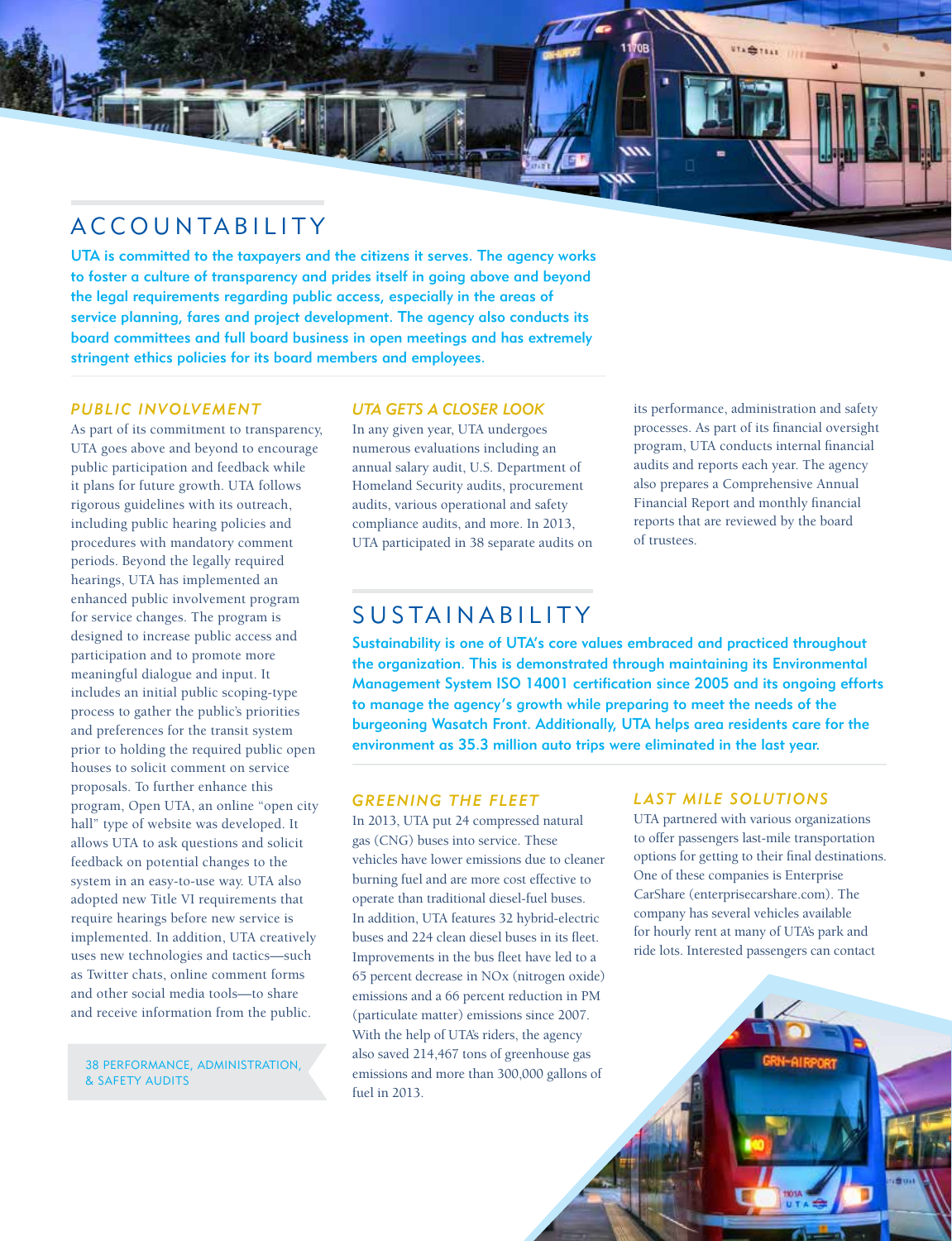

24 CNG BUSES 32 HYBRID ELECTRIC BUSES 224 CLEAN DIESEL BUSES 66% REDUCTION IN PM

Enterprise to reserve these vehicles to use for transportation to their final destinations.

UTA also teamed up with GREENBike, Salt Lake City's bicycling sharing program. GREENBikes are located at key UTA rail stations in Salt Lake City and offer passengers the opportunity to rent a bike for a reasonable fee by the half-hour, the entire day or even on a weekly basis. Annual GREENBike rentals are also available. More information can be found at greenbikeslc.org.

#### *RIDECLEAR*

To help promote clean air along the Wasatch Front, UTA partnered with Zions Bank in July 2013 to present the first-ever RideClear pass. RideClear allowed 5,000 people to obtain free, seven-day transit passes to use during the month of July, one of Utah's worst months for air quality. Zions Bank underwrote 2,500 RideClear passes and UTA matched its donation, making 5,000 passes available to Wasatch Front residents.





## **PERFORMANCE**

UTA prides itself on its commitment to high standards of management and operational practices. Recognized throughout the public transportation industry for delivering projects ahead of schedule and under budget, UTA accomplishes this with an overhead rate of approximately half the national average. The agency is often cited among the nation's best transit authorities. UTA credits its success to innovative project management and delivery, rigorous management and ethical standards that promote agency transparency, superior performance and wise use of taxpayer money.

### *RIDERSHIP ON THE RISE*

Although 70 percent of UTA riders have access to a car, people continue to choose transit as a viable transportation option. Ridership has continued to increase year over year with 2013 reaching an all-time high of 44.1 million boardings. TRAX ridership increased by 9 percent, which included the opening of the Airport and Draper TRAX lines and S-Line Streetcar. FrontRunner saw an extreme boost in ridership with a 103 percent increase over 2012, which was largely due to the first full year of commuter rail operations from Salt Lake City to Provo.

To encourage transit ridership, in 2013 UTA engaged in several unique programs, such as a new partnership with University of Utah athletics that allowed game tickets to most university sporting events to be used as transit fare. The university invested in this program, and it has proven extremely popular. Ridership was also positively impacted by the agency entering into an agreement with the state of Utah to get transit passes into the hands of state employees.

#### *FISCAL MANAGEMENT*

UTA has a long history of being fiscally prudent, and the year 2013 was no exception with the agency coming in nearly \$7 million under budget. Through a combination of long-range forecasting, detailed annual budget development, and a culture of innovation and continuous improvement, UTA provides strong levels of transit service

at a lean and efficient cost. The board of trustees, staff and agency stakeholders all participate in the budget process, creating an annual budget that reflects service levels, anticipated revenues and costs.

44 MILLION BOARDINGS \$6.7 MILLION UNDER BUDGET 70 MILES OF RAIL BUILT IN 5 YEARS 103% FRONTRUNNER RIDERSHIP INCREASE

## *OPERATIONAL EFFICIENCY*

UTA operates one of the most efficient systems in the country, primarily due to its strong fiscal management and a dedicated rank and file workforce that is committed to saving money. The agency has one of the lowest overhead costs among the nation's transit agencies, with its overhead coming in at only 12 percent of its total budget compared to the national average of 16 percent. Low operating costs are also possible due to the implementation of Lean processes in its operations and maintenance divisions, saving the agency \$2.2 million in 2013.

#### *A REGION CONNECTED BY RAIL*

In 2013, UTA completed the final pieces of the FrontLines 2015 project with the opening of the Airport and Draper TRAX lines. This closed one of the most aggressive transit expansion projects in the nation. The completed rail network creates a strong backbone for a transit system that will serve current and future generations.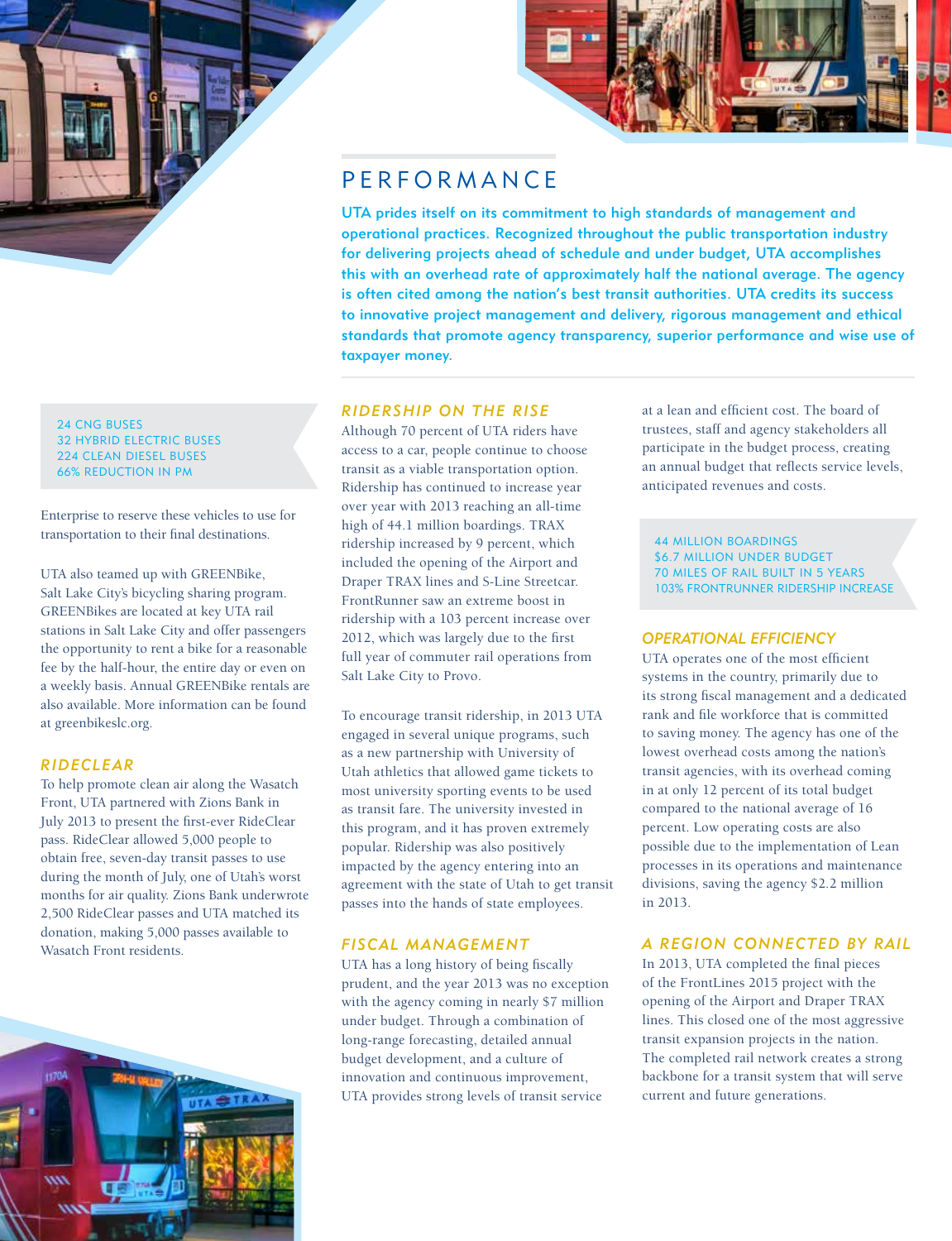In all, UTA conducted 10 interagency emergency exercises in 2013.

TSA coordination took on extra importance in 2013 as the Airport TRAX line opened the week of the Boston Marathon bombings. After extensively reviewing the transit system, the TSA gave UTA its Gold Standard Award for achieving the highest standard of excellence in security. The award was issued in recognition of UTA's high scores on the TSA's Baseline Assessment for Security Enhancement (BASE) and its strong security program.

## *Public Awareness & Education*

UTA continues to be a community leader in promoting rail safety through education and community outreach. In 2013, it continued its extensive grassroots outreach to local schools, community groups and city councils. UTA employees, trained by the nationally recognized rail safety organization Operation Lifesaver, delivered more than 300 safety presentations to nearly 9,500 community members. Extra attention was paid to neighborhoods and schools located near new rail lines.

## PROJECTS & **SERVICES**

Despite completing more projects than at any other time in its history, UTA continues to look ahead. In 2013, the agency's board of trustees and staff reached out to stakeholder groups, local elected officials, business leaders, rider advocates, and UTA employees to develop a 2020 Strategic Plan. The plan is designed to serve as a road map for the future of the agency. In addition to this work, UTA advanced a number of transportation studies throughout its service area.

 $\circ$ 

# SAFETY FIRST

Safety continues to be UTA's top priority. A safety-focused approach guides all aspects of UTA, from developing innovative processes for opening new rail lines to providing educational outreach to students. UTA is committed to maintaining the highest levels of rider, employee and community safety because it is vital to its future success. Reducing the number of transit incidents was a top achievement for 2013, with bus accidents down 13 percent and TRAX accidents decreasing 52 percent.

#### *Safely Opening New Lines*

UTA continued using its groundbreaking and nationally recognized "hold point" process as a standard practice prior to starting service on new rail lines. The innovative safety program consists of three distinct hold points that ensure all certification processes and safety reviews are complete before pre-revenue testing is allowed to begin. In 2013, UTA used the hold point process to successfully and safely test and open the Airport and Draper TRAX lines and the S-Line Streetcar.

In addition to UTA's internal hold point process, it regularly undergoes rigorous external safety audits. In conjunction with the opening of three new rail lines in 2013, UTA successfully completed safety audits from the United States Department of Transportation's State Safety Oversight program, the Federal Transit Administration's (FTA) Project Management Oversight program as well as other routine safety audits from FTA headquarters.



Additionally, UTA and its contractors emphasized safety during the construction of its FrontLines 2015 program. Over the course

of the six-year, \$2.5 billion program, only one lost-time accident occurred, making it the safest construction project of this magnitude in the country.

## *Safety Certifications*

In June 2013, UTA was awarded the Occupational Health and Safety Assessment Series (SMS OHSAS) 18001 certification. The standard contains specifications for a management system that helps organizations control occupational health and safety risks. The certification measures UTA's management system against a best practice standard for compliance. Issued by the independent accreditation organization NSF International, the certification demonstrates that UTA proactively protects the health and safety of its workforce. This achievement, combined with the agency's Environmental Management System ISO 14001 and Quality Management System ISO 9001 certifications, makes UTA the first and only transit authority to obtain all three certifications.

300 SAFETY PRESENTATIONS TO NEARLY 9,500 COMMUNITY MEMBERS, ESPECIALLY TO NEIGHBORHOODS & SCHOOLS NEAR NEW RAIL LINES

## *Safety and Security Coordination*

UTA's commitment to safety not only means keeping conditions hazard free for employees, it also means keeping the UTA transit system safe and secure for riders. The agency regularly partners with the Transportation Security Administration (TSA) as well as local police and fire departments to hold training exercises designed to help responding agencies learn how to work around trains and improve coordination and response times.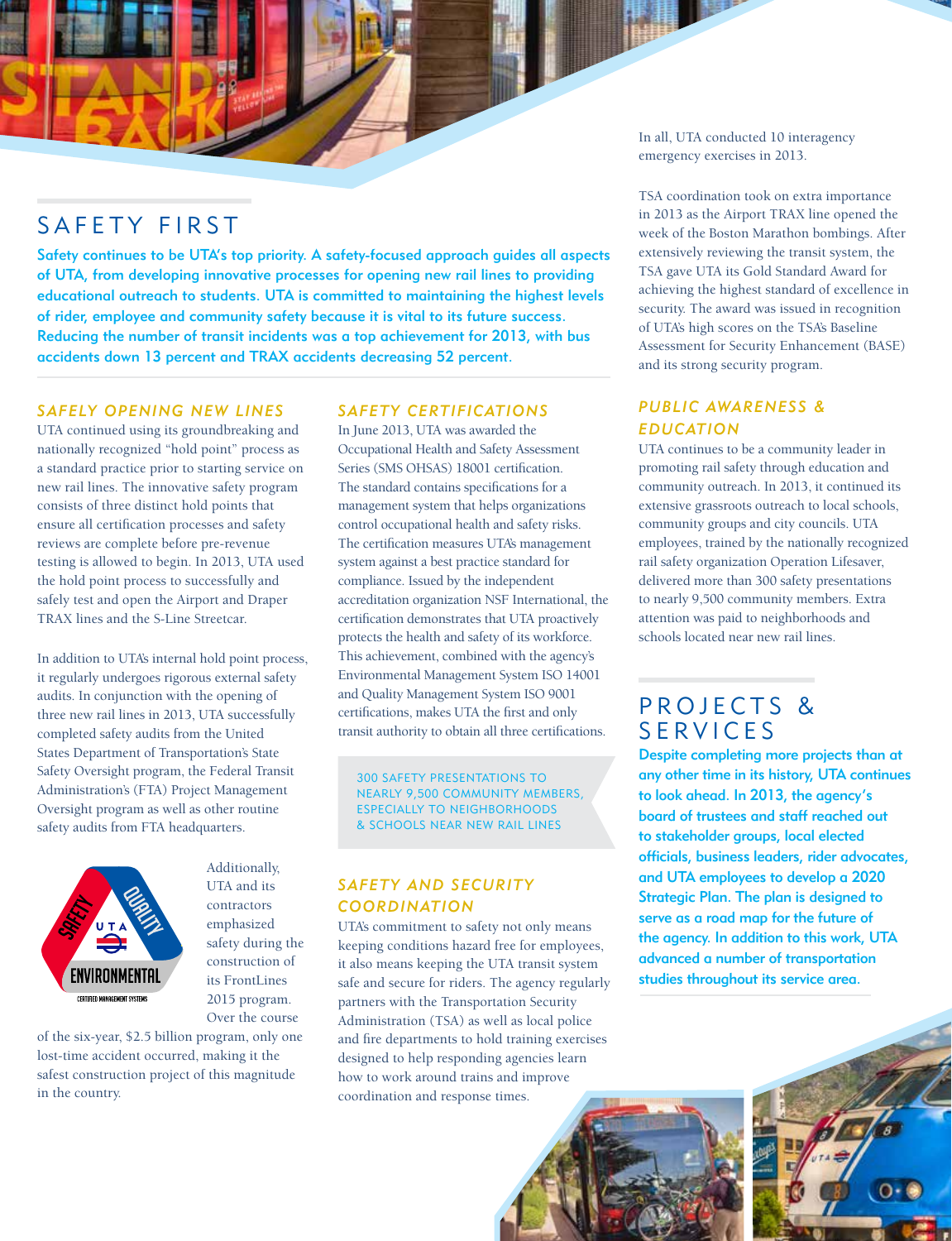## *FrontLines 2015 Completion*

In 2008, UTA announced the FrontLines 2015 project, which called for building 70 miles of new rail in seven years. The ambitious \$2.5 billion plan to build four light rail lines and one commuter rail line was the largest construction project in UTA's history and the sixth largest rail construction project in North America at the time. With the 2013 openings of the Draper and Airport TRAX lines, UTA marked the successful

FRONTLINES 2015 PROJECT COMPLETED TWO YEARS AHEAD OF SCHEDULE & \$300 MILLION UNDER BUDGET

completion of the FrontLines 2015 project two years ahead of schedule and \$300 million under budget. The FrontLines 2015 project doubled the size of UTA's passenger rail network along the Wasatch Front.

#### *Airport TRAX*

In April 2013, UTA opened the 6-mile Airport TRAX line. An extension of the Green Line, the Airport TRAX line offers increased connectivity to Salt Lake City's west side and provides a rail connection between Salt Lake City International Airport and downtown. Riders can now travel from downtown Salt Lake City to the airport in 20 minutes. Adding a rail link to the airport not only makes travel easy for business and leisure travelers, it is also good for the local economy. According to a 2013 study by the U.S. Travel Association and the nonprofit American Public Transportation Association (APTA), cities with airport rail connections have a competitive advantage in generating revenues for the private sector and the overall tax base compared with similar cities that do not have a direct rail connection to the airport.

**Fitst fann** 

## *Draper TRAX*

UTA officially marked the completion of the FrontLines 2015 project with the opening of the 3.5-mile Draper TRAX line in August 2013. Built on UTA-owned right-of-way, the extension of the Blue Line adds three stations and helps meet the transportation needs of southeast Salt Lake County. The line links Draper and portions of Sandy to downtown Salt Lake City, the University of Utah, Daybreak, West Valley City, Sugar House and the Salt Lake City International Airport. It also connects passengers to FrontRunner commuter rail.

### *S-Line Streetcar*

UTA opened the state's first modern streetcar line in December 2013. Known as the S-Line, the 2-mile streetcar project runs from Central Pointe Station in South Salt Lake to the heart of Salt Lake City's Sugar House neighborhood. In addition to providing increased transit options

STREETCAR CONSTRUCTION WAS PARTIALLY RESPONSIBLE FOR: 1,000+ NEW RESIDENTIAL UNITS 2 MILLION SQUARE FEET OF REDEVELOPMENT AT 7 SITES \$400 MILLION IN PRIVATE INVESTMENT

and a direct connection to UTA's regional rail system, the S-Line is revitalizing neighborhoods, spurring economic development and adding walkable green space. The line features an adjacent greenway corridor that adds six acres of walkable green space to the area's neighborhoods. South Salt Lake City has plans to develop transit-oriented housing around the S-Line to create a walkable, urban neighborhood that will become the heart of the community.

The city anticipates that 3,000 new housing units will be built around the line in the coming years. In Salt Lake City, the S-Line is already generating economic development. Salt Lake City reports that streetcar construction has accelerated or is partially responsible for the creation of more than 1,000 residential units and nearly 2 million square feet of redevelopment at seven sites, resulting in \$400 million in private investment.

### *Route 650*

In time for the 2013-14 school year, UTA introduced Route 650, a direct bus connection from the Ogden FrontRunner station to Weber State University. The route shortened the trip between the rail station and the school by 20 minutes and was very well-received by WSU students and faculty.

#### *Looking Ahead*

UTA continues to explore ways to provide more transit options to more people. Seeking to build on its robust rail network, UTA is now undertaking several transit studies to see how enhanced bus and bus rapid transit projects can offer increased service, frequency and connectivity to local communities. Transit improvement studies are currently underway in Weber, Davis, Salt Lake and Utah counties.

One of the most visible studies UTA is involved in is the Mountain Accord project, a multiphase program that seeks to make long-term decisions about the Wasatch Mountains. The program focuses on four areas including transportation, environment, economy and recreation. Currently, UTA is working with other project stakeholders in obtaining early public input regarding the future of one of Utah's most popular and well-loved areas.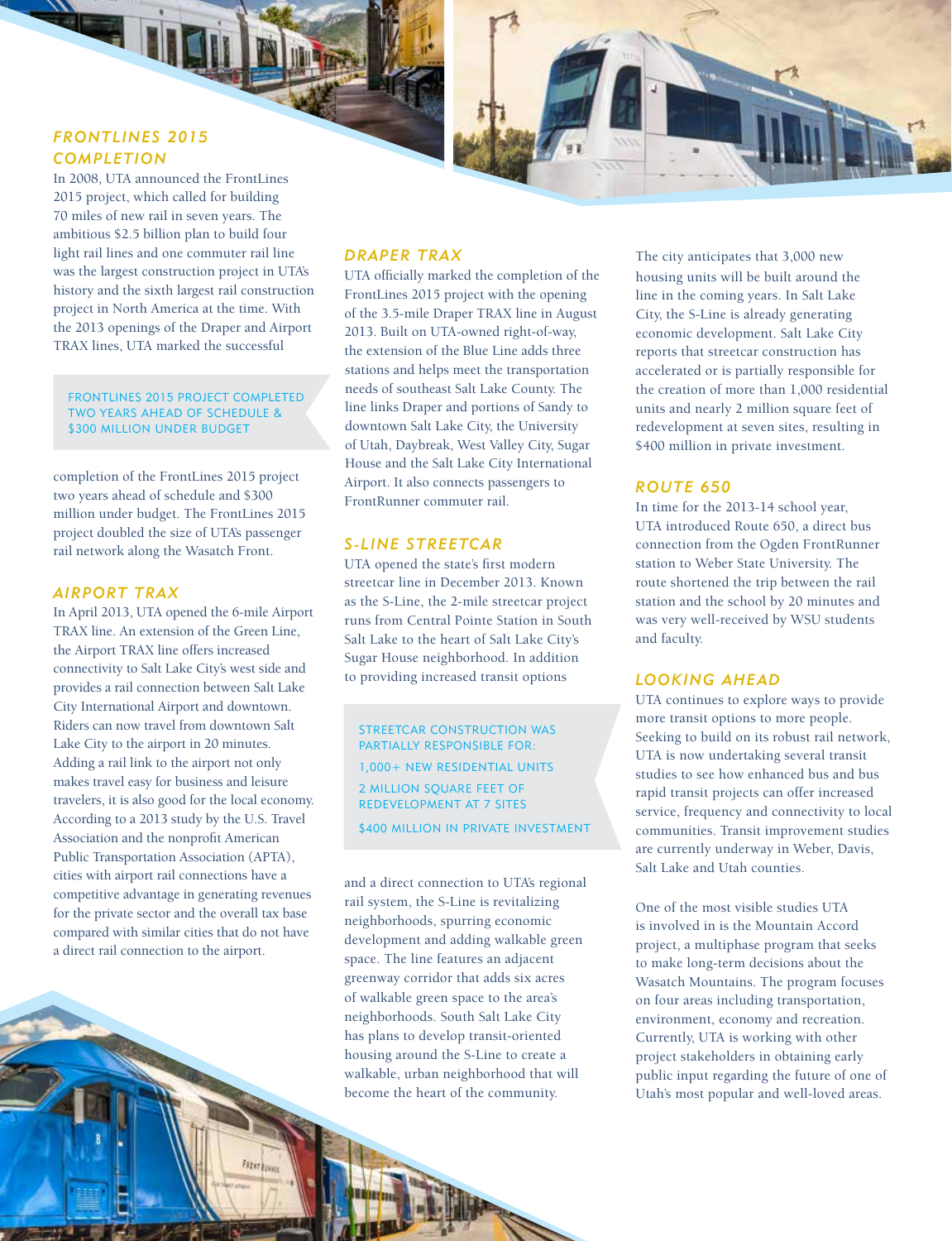### *CURRENT STUDIES*

Ogden-WSU Transit Study

5600 W. Bus Rapid Transit/ Mountain View Corridor

Sandy-South Jordan Circulator

Southwest Salt Lake County Transit Study

Provo/Orem Bus Rapid Transit

Clearfield/Layton Circulator

South Davis-SLC Community Connector

Salt Lake Downtown Streetcar

Taylorsville-Murray Transit Study

Mountain Accord

Northern Utah County Transit Study

## PUTTING THE CUSTOMER FIRST

In 2013, UTA focused on providing better information to its customers in order to make riding more convenient. The agency particularly focused on the latest in real-time technologies and new payment systems.

### *UTA FAREPAY*

In October 2013, UTA unveiled its new FAREPAY reloadable, prepaid fare card. FAREPAY, available for purchase at rideuta.com and at more than 300 Wasatch Front retailers, allows customers to load a contactless fare card with any amount between \$5 and \$500. Customers can also schedule automatic fund reloading and manage their account balance online. To help drive the adoption of FAREPAY, UTA offered a 20 percent fare discount to passengers using the card. By the end of 2013, nearly 5,400 FAREPAY cards had been sold at 170 retailers.

#### *Mobile App Center*

Since 2012, UTA has made its real-time data feed available to private developers to use in creating mobile applications. Since then, nearly 30 mobile apps have been made available to assist UTA passengers in using the system. In 2013, UTA began showcasing privately developed rider apps via its online App Center, which provides customers information on app functionality and mobile platform availability. The App Center can be easily accessed from UTA's home page at rideuta.com.

#### *Online Trip Planner*

UTA's online trip planner underwent major renovations in 2013. The tool now allows users to engage in both map-based and address-based trip planning and provides improved address recognition. The trip planner also features walking directions and allows users to plan trips by preferred mode.

#### *Social Media*

As social media continues to be an increasingly popular way for people to interact with companies, UTA made additional investments in this area during 2013. UTA increased the number of customer service agents assigned to provide system updates and answer questions on Twitter, and the agency boosted its activity on Facebook by providing more service

5,400 FAREPAY CARDS SOLD 30 MOBILE APPS UPGRADED ONLINE TRIP PLANNER

updates for followers. The agency also started its own Instagram feed, opening up another avenue to interact with its passengers. Additionally, UTA developed a News & Events Page on rideuta.com, which allows users to access the agency's blog, YouTube videos, press releases, and Facebook, Twitter and Instagram feeds from one location.

#### *RideTime*

UTA launched its RideTime SMS information texting system in 2013. The service allows waiting passengers to text UTA for the next real-time bus or train arrival at their location. The system, along with the emergence of mobile apps, has decreased the number of calls to UTA's customer service call center by 11 percent.